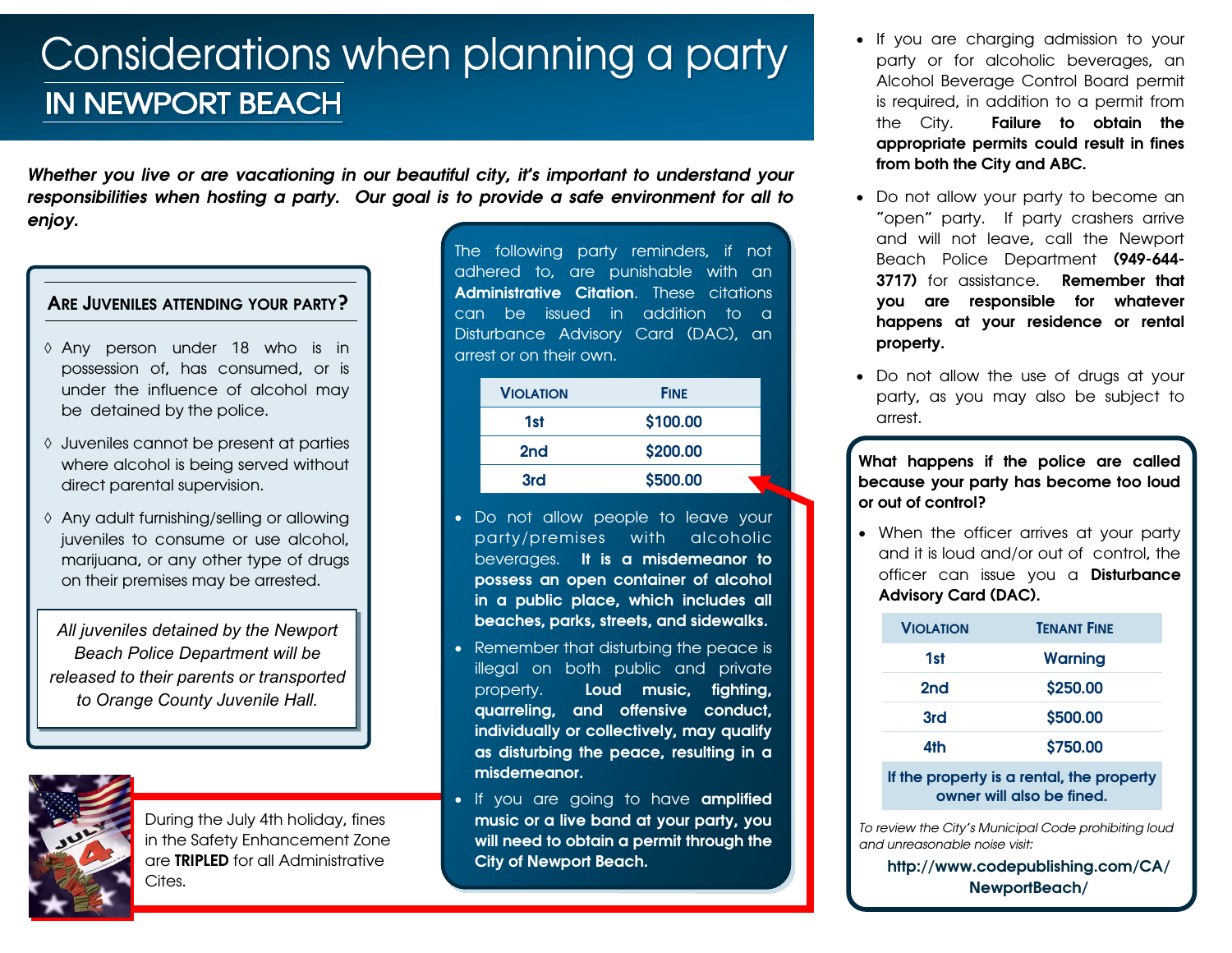### *The following is an overview of several laws and municipal codes to consider when visiting our community .*

• Being intoxicated (alcohol and/or drugs) in any public place, or in any vehicle on a highway is a misdemeanor.

Driving while under the influence of alcohol and/or drugs is a misdemeanor.

If while driving intoxicated, you become involved in a traffic collision and anyone other than yourself is injured, the offense becomes a felony.

- You can be charged with battery if you touch someone without his or her consent. This also includes striking with water balloons, and squirting water on someone.
- Failure to immediately leave an area after an **unlawful assembly** dispersal order is given by a police officer, will subject you to immediate arrest.
- Curfew for persons under the age of 18 is 10:00 p.m. to 6:00 a.m. every night.
- Sleeping is prohibited on the beach between the hours of 9:00 p.m. and 9:00 a.m. of the following day. Sleeping in vehicles is prohibited at all times.
- All fireworks are absolutely prohibited in the City of Newport Beach. Violators may be cited or arrested. In addition to criminal penalties, there is an extreme risk of sparking a major fire.

*The highlighted municipal codes above are punishable with an Administrative Citation and may triple during the 4th of July holiday.*

For further information, please contact the business line below.



Business Line 949-644-3717

**Emergency** 

9-1-1

*Our goal is to educate everyone who lives or visits our community in an effort to prevent problems, before they occur or get out of control.*